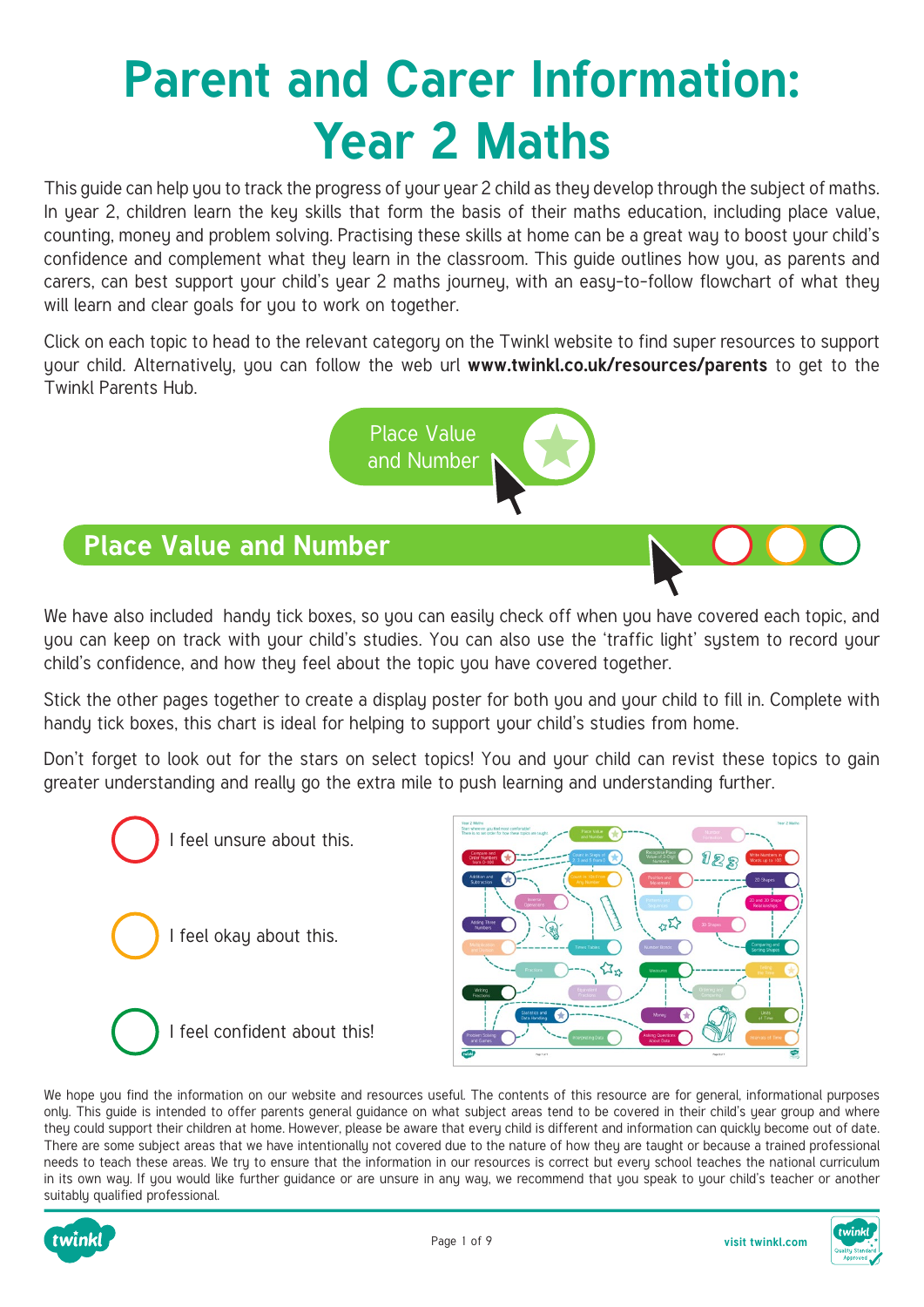### **Place Value and Number**

[Your child can use number representations \(such as number lines and number squares\) to estimate and](https://www.twinkl.co.uk/resources/maths-school-years-parents/number-and-place-value-maths-main-subjects-parents/year-2-ages-6-7-number-and-place-value-maths-main-subjects-parents)  identify numbers; for example placing numbers on a number line where only the 'tens' numbers are shown.

#### **Number Formation**

[Your child can recognise and write the numbers to 20 correctly in numerals.](https://www.twinkl.co.uk/resources/maths-school-years-parents/number-formation-maths-main-subjects-parents/number-formation-year-2-ages-6-7-maths-main-subjects-parents)

#### **[Compare and Order Numbers from 0-100](https://www.twinkl.co.uk/resource/t-n-2937-square-number-cards-0-100)**

Your child can place numbers in the correct order, and can use the 'greater than', 'less than' and 'equals' signs  $(<, >$  and =) to compare numbers.

#### **[Count in Steps of 2, 3 and 5 from 0](https://www.twinkl.co.uk/resources/maths-school-years-parents/counting-maths-main-subjects-parents/counting-year-2-age-6-7-maths-main-subjects-parents)**

Your child can count in 2s, 3s and 5s from 0, forwards and backwards.

#### **[Recognise Place Value of 2-Digit Numbers](https://www.twinkl.co.uk/resources/maths-school-years-parents/number-and-place-value-maths-main-subjects-parents/year-2-ages-6-7-number-and-place-value-maths-main-subjects-parents)**

Your child understands the value of each digit in a 2-digit number, e.g. in the number 25 the 'tens' digit is worth 20, the 'ones' digit is worth 5.

#### **[Writing Numbers in Words up to 100](https://www.twinkl.co.uk/resources/age-specific-resources-parents/maths-school-years-parents/writing-numbers-as-words-maths-main-subjects-parents)**

Your child can read and write numbers to at least 100 in figures and in words.

#### **Addition and Subtraction**

Your child recalls addition and subtraction facts to 20 easily, and can use this recall to help them work out facts to 100. For example, they will recall that  $6 + 4 = 10$ , and from this will be able to calculate that 60 +  $40 = 100$ ,  $16 + 4 = 20$ ,  $26 + 4 = 30$  and so on. Your child can carry out addition and subtraction calculations, sometimes mentally and on other occasions using objects, pictures or diagrams. They can add and subtract two 2-digit numbers (e.g.  $4 + 3 = 7$ ), a 2-digit number and ones (e.g. 17 - 4 = 13), a 2-digit number and tens (e.g.  $37 + 20 = 57$ ) and two 2-digit numbers (e.g.  $23 + 14 = 37$ ).

#### **[Counting in 10s from Any Number](https://www.twinkl.co.uk/resources/maths-school-years-parents/counting-maths-main-subjects-parents/counting-year-2-age-6-7-maths-main-subjects-parents)**

Your child can count in 10s from any number, forwards and backwards.

#### **Position and Movement**

[Your child can describe position, direction and movement, including straight line movement and rotation.](https://www.twinkl.co.uk/resource/t-n-5869-turning-turtles-activity-sheet)  They use correct mathematical language such as half turn, clockwise.

## **2D Shapes**

[Your child describes the properties of common 2D shapes \(e.g. number of sides, number of corners\) and can](https://www.twinkl.co.uk/resources/age-specific-resources-parents/maths-school-years-parents/2d-shapes-maths-main-subjects-parents)  draw a vertical line of symmetry on shapes that have it.













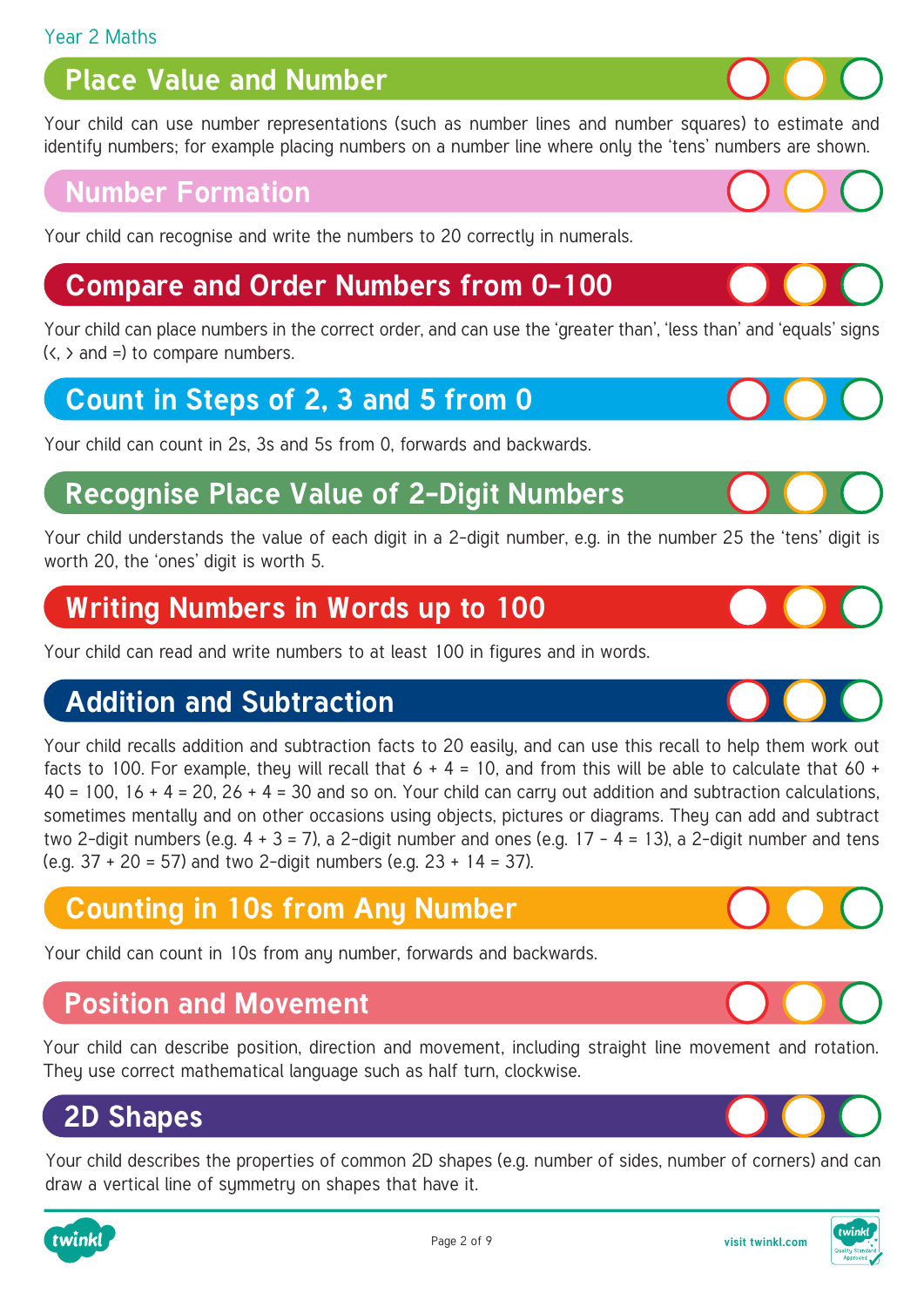#### Year 2 Maths

#### **Inverse Operations**

Your child recognises and understands the inverse relationship between addition and subtraction and uses [this understanding to solve missing number problems and check their answers to calculations. For example,](https://www.twinkl.co.uk/resource/t-n-2545406-ks1-missing-number-challenge-cards)  they know that if  $7 + 2 = 9$ , then  $9 - 2 = 7$  and  $9 - 7 = 2$ . They can, therefore, use the calculation  $9 - 7 = ?$ to solve the missing number problem  $7 + ? = 9$ .

#### **Patterns and Sequences**

[Your child can make patterns and sequences using mathematical objects such as shapes. They can continue](https://www.twinkl.co.uk/resource/t-n-2546280-interlocking-cubes-caterpillar-pattern-challenge-cards)  a sequence.

### **2D and 3D Shape Relationships**

[Your child can recognise and name 2D shapes that form the faces of 3D shapes, for example seeing a circle](https://www.twinkl.co.uk/resource/t-n-1980-parts-of-a-3d-shape-interactive-visual-aid)  on a cylinder or a triangle on a pyramid.

### **Adding Three Numbers**

[Your child can use a variety of strategies to help them add three 1-digit numbers, for example finding two](https://www.twinkl.co.uk/resource/t-n-2544969-year-2-maths-adding-3-numbers-homework-go-respondtm-activity-sheet)  numbers that make 10 (e.g.  $5 + 7 + 3 = 5 + 10 = 15$ ).

#### **3D Shapes**

Your child can describe the properties of common 3D shapes (e.g. number of faces, numb

#### **Multiplication and Division**

[Your child can work out the answers to multiplication and division calculations and can write these down](https://www.twinkl.co.uk/resource/t-he-356-year-2-multiplication-and-division-word-problems-x2-x5-x10)  using the correct mathematical symbols.

#### **Times Tables**

Your child knows, by heart, the multiplication and division facts from the 2×, 5× and 10× tables. They recognise odd and even numbers.

#### **Number Bonds**

[Your child can add and subtract 1-digit and 2-digit numbers to 20, by counting on or back or using objects](https://www.twinkl.co.uk/resources/maths-school-years-parents/number-bonds-maths-main-subjects-parents/number-bonds-year-2-ages-6-7-number-bonds-maths-main-subjects-parents)  such as counters. They understand what happens when we add or subtract zero.

## **Comparing and Sorting Shapes**

[Your child can compare shapes \(for example, looking at number of sides\) and sort them \(for example, finding](https://www.twinkl.co.uk/resource/t-n-1105-3d-shape-sorting-activity)  all shapes with four or more sides. Theu recognise shapes in everyday objects and can comapre and sort these too.

Page 3 of 9









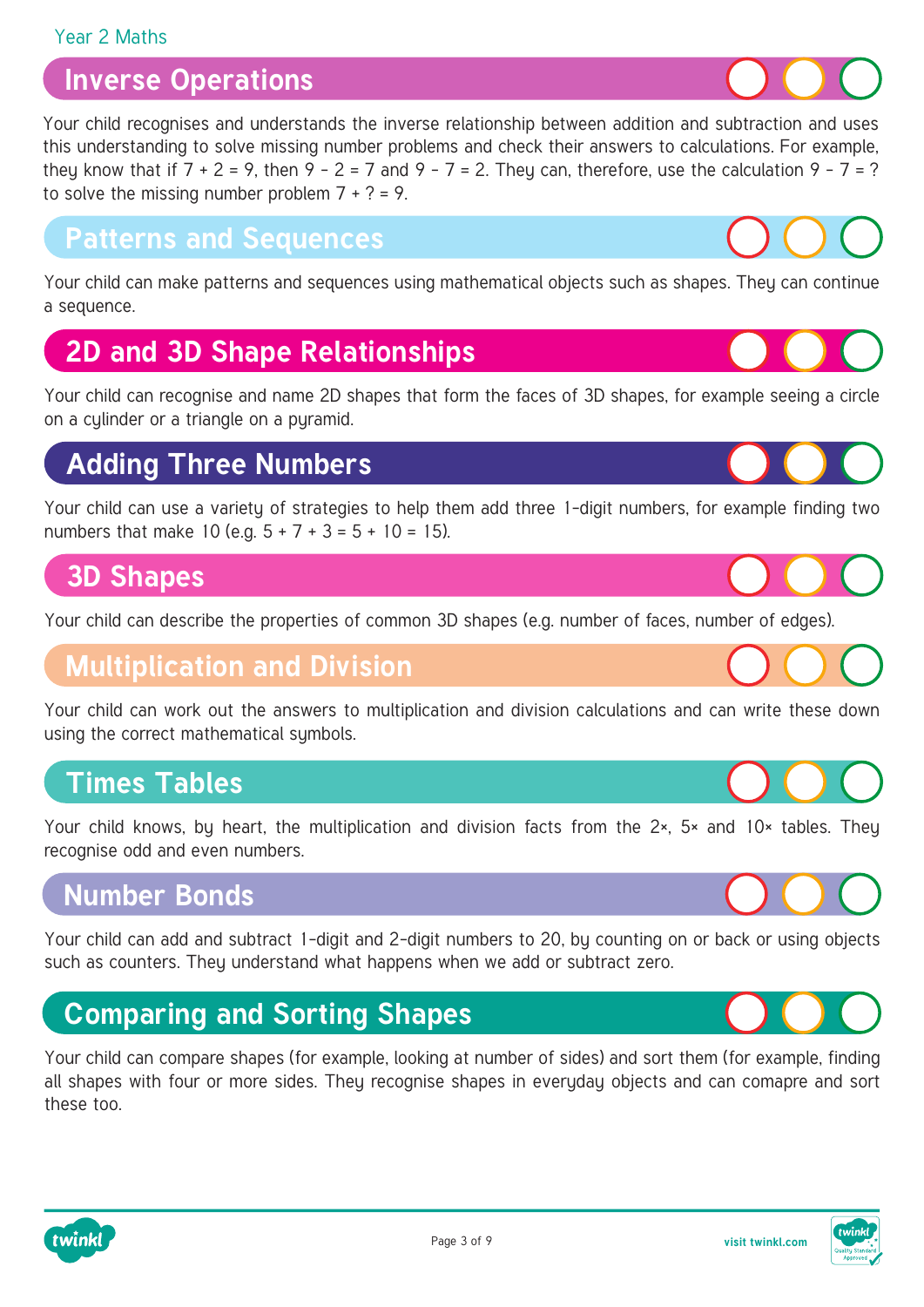#### Year 2 Maths

#### **Fractions**

[Your child is beginning to understand fractions and can recognise and find fractions of shapes, lengths,](https://www.twinkl.co.uk/resources/maths-school-years-parents/fractions-maths-main-subjects-parents/fractions-year-2-ages-6-7-fractions-maths-main-subjects-parents)  amounts and objects.

#### **Measures**

[Your child chooses the correct equipment and units to measure length, width, height, mass, temperature and](https://www.twinkl.co.uk/resources/maths-school-years-parents/measurement-dimensions-mass-capacity-maths-main-subjects-parents/measurement-dimensions-mass-and-capacity-year-2-ages-6-7-maths-main-subjects-parents)  capacity to the nearest appropriate unit.

#### **Telling the Time**

[Your child can tell and write the time to 5 minutes on an analogue clock, including quarter past/quarter to,](https://www.twinkl.co.uk/resource/t-n-5083-oclock-half-past-and-quarter-past-to-times-activity-sheet)  and can draw hands on a blank clock face to show given times.

#### **Writing Fractions**

Your child can write simple fractions, e.g.  $\frac{1}{2}$  of 6 = 3. 2

#### **[Equivalent Fractions](https://www.twinkl.co.uk/resources/maths-school-years-parents/fractions-maths-main-subjects-parents/fractions-year-2-ages-6-7-fractions-maths-main-subjects-parents)**

Your child understands that  $\frac{2}{4}$  is the same as  $\frac{1}{2}$ . 2 2 4

#### **[Ordering and Comparing](https://www.twinkl.co.uk/resource/t-he-032-measuring-length-challenge-cards)**

Your child can compare two or three measurements and record their findings using  $\langle$ ,  $\rangle$  and =.

# **Statistics and Data Handling**

[Your child can make a simple chart, table or graph with information they have collected.](https://www.twinkl.co.uk/resources/maths-school-years-parents/statistics-and-data-handling-maths-main-subjects-parents/statistics-and-data-handling-year-2-ages-6-7-statistics-and-data-handling-maths-main-subjects-parents) 

#### **Money**

[Your child can find different combinations of coins that make the same amount of money. Your child knows](https://www.twinkl.co.uk/resource/t-n-5385-counting-mixed-coins-activity-sheet)  and uses the symbols for pounds and pence, and can combine amounts of coins to make given values.

#### **Units of Time**

[Your child knows that there are 60 minutes in one hour and 24 hours in one day.](https://www.twinkl.co.uk/resources/age-specific-resources-parents/maths-school-years-parents/telling-the-time-maths-main-subjects-parents)

# **Problem Solving and Games**

Your child can solve addition and subtraction problems using their understanding of place value and number. They can also solve problems using their understanding of multiplication and division. They may use objects such as counters, draw pictures or diagrams, or they may use mental methods. They are also increasingly learning to use written methods of calculation.

### **Interpreting Data**

[Your child can ask and answer questions about data by counting or sorting objects in categories. For example,](https://www.twinkl.co.uk/resource/t-n-5582-jungle-and-safari-themed-block-diagram-activity-sheet)  'there are 4 red sweets, 3 green sweets and 2 blue sweets in the packet.'





Page 4 of 9











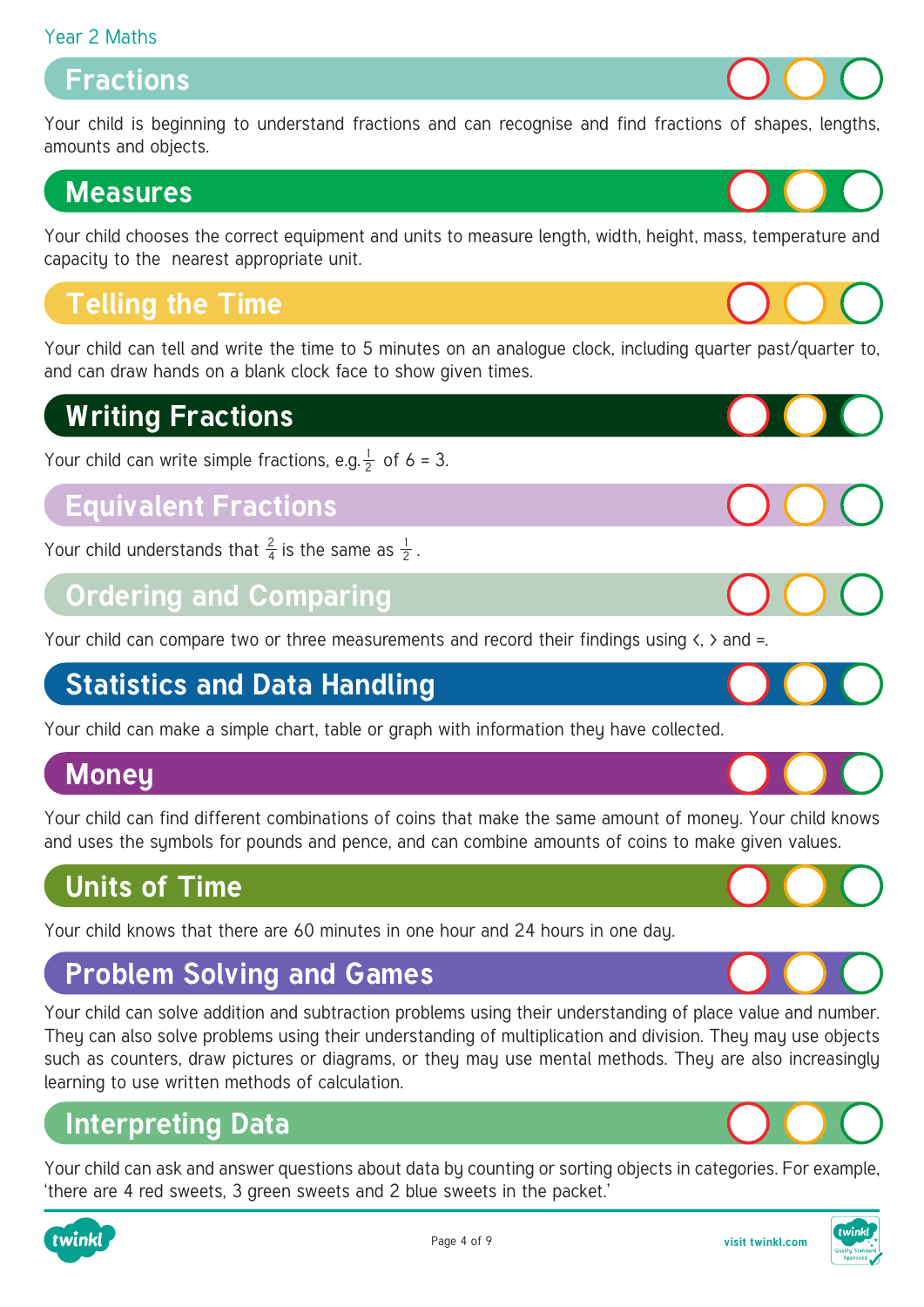### **Asking Questions About Data**

[Your child can ask and answer questions about data by totalling and comparing the information in each](https://www.twinkl.co.uk/resources/maths-school-years-parents/statistics-and-data-handling-maths-main-subjects-parents/statistics-and-data-handling-year-2-ages-6-7-statistics-and-data-handling-maths-main-subjects-parents)  category. For example, 'there are 9 sweets altogether and the most common colour is red.'

#### **Intervals of Time**

[Your child can compare and sequence intervals of time, e.g. minute, hour, day, week, month.](https://www.twinkl.co.uk/resources/age-specific-resources-parents/maths-school-years-parents/telling-the-time-maths-main-subjects-parents)



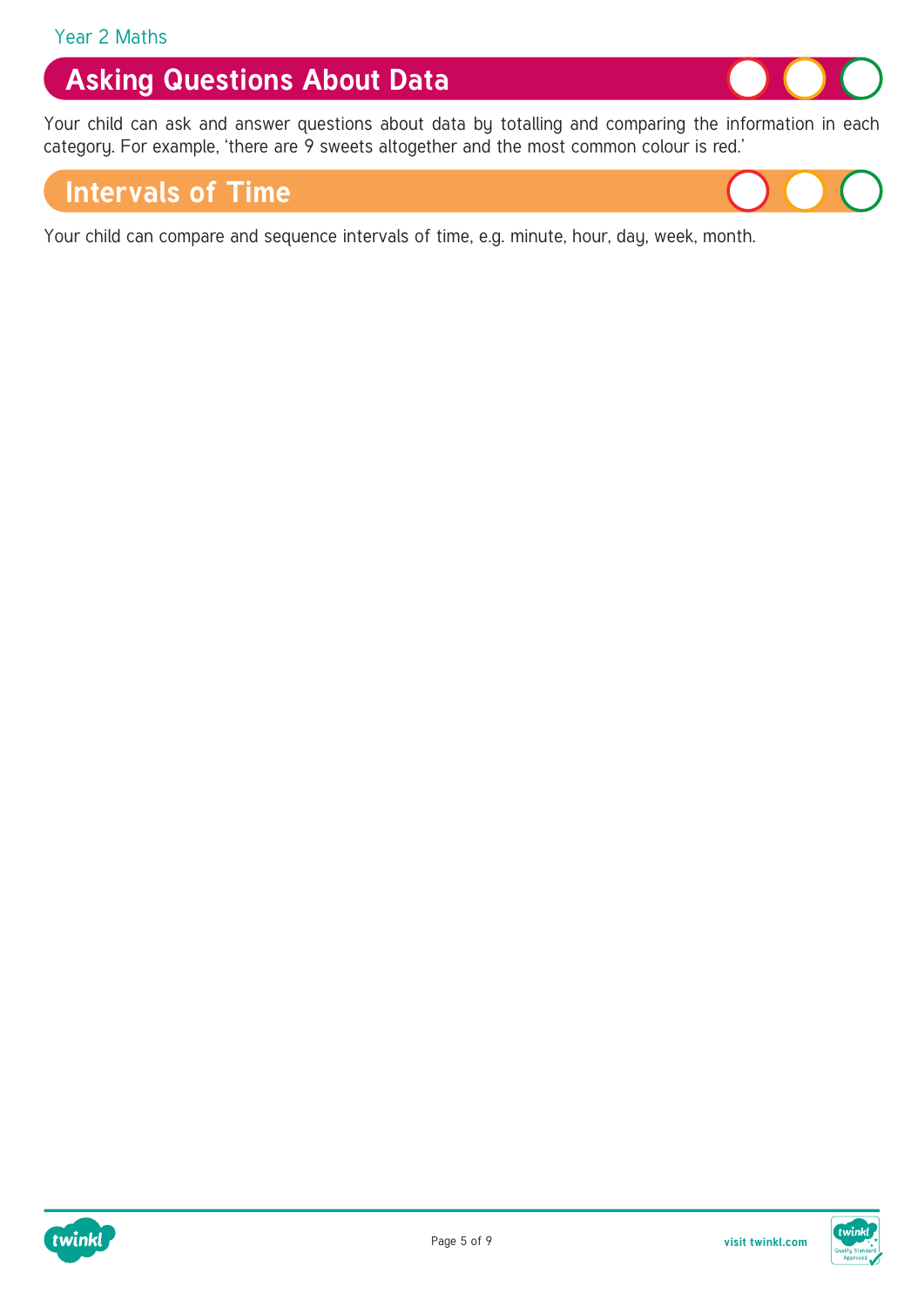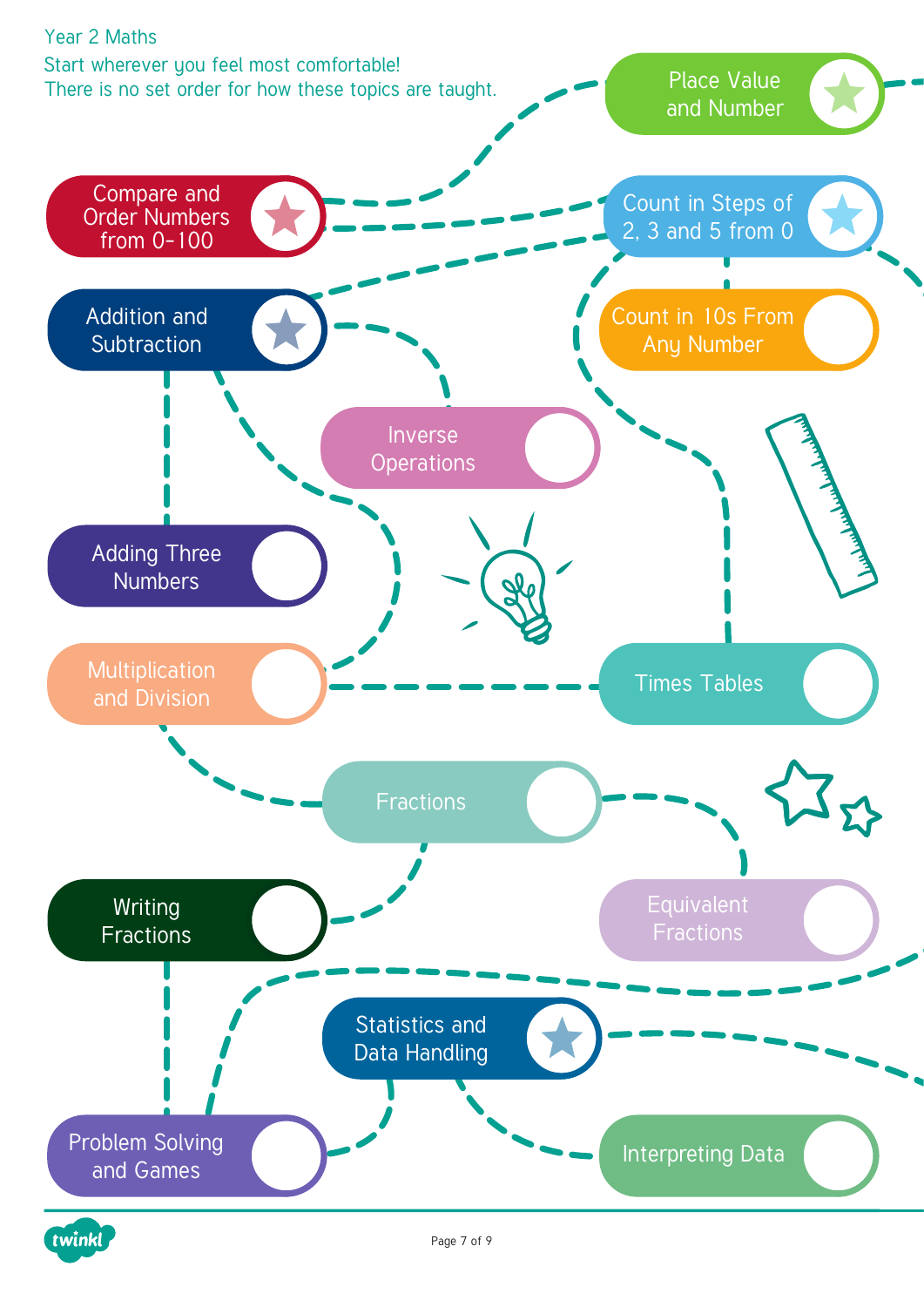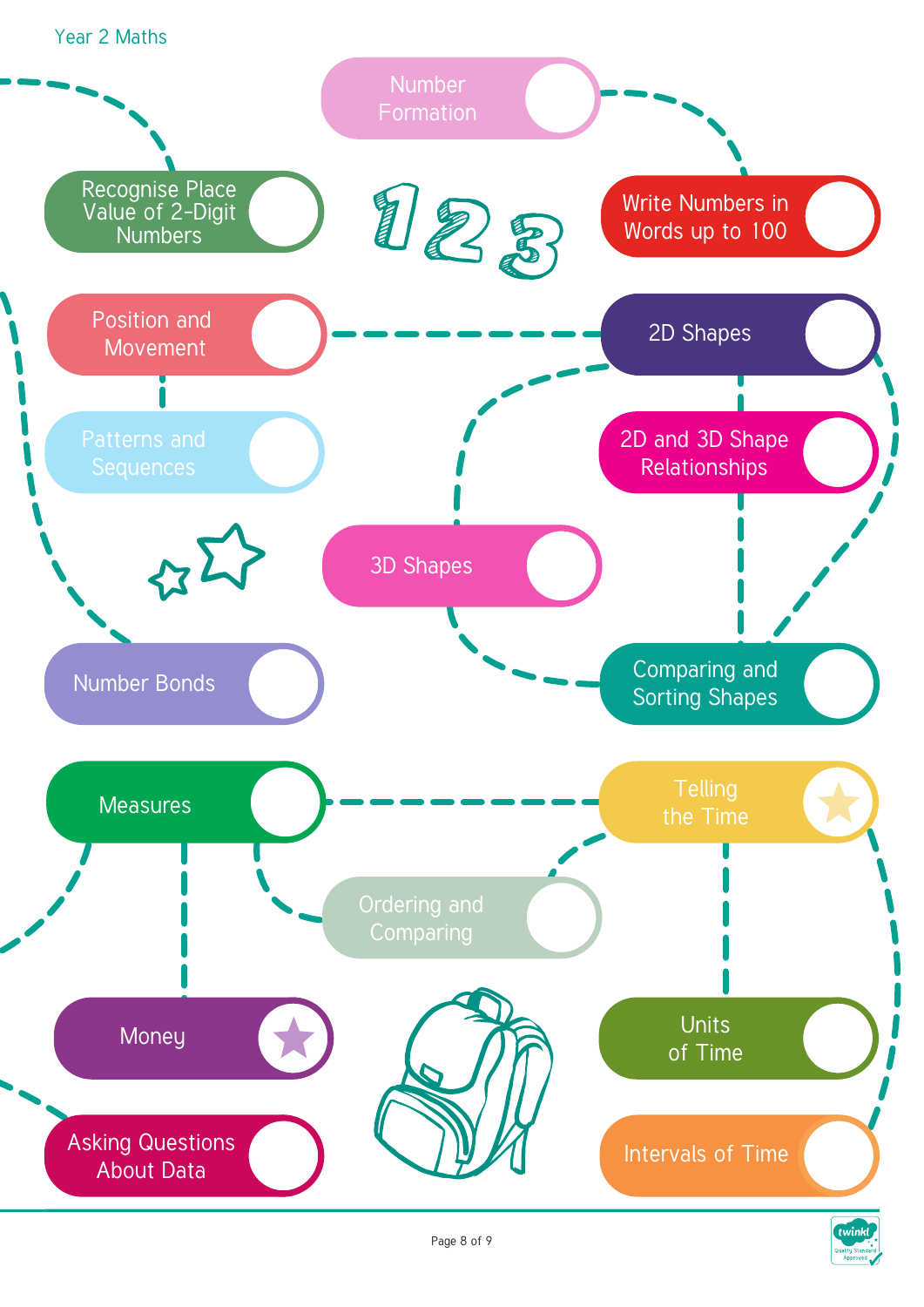#### Year 2 Maths

# **Above and Beyond**

If you really want to go the extra mile, you and your child can review these sections to gain a greater understanding of each topic and push their learning further.

#### **Place Value and Number**

[Your child can identify the value of each digit in a 3-digit number. For example, 138 = 1 hundred, 3 tens and](https://www.twinkl.co.uk/resources/maths-school-years-parents/number-and-place-value-maths-main-subjects-parents/year-3-ages-7-8-number-and-place-value-maths-main-subjects-parents)  8 ones = 100, 30, 8.

#### **★ [Compare and Order Numbers from 0-100](https://www.twinkl.co.uk/resource/t-n-4258-square-number-cards-0-200)**

Your child can compare the size of different numbers from 0 - 200. Theu can place numbers in size order.

#### **★ Count in Steps of 2, 3 and 5 from 0**

[Your child can count in groups of 2, 3 and 5 from any number. If they are given a number, they can add](https://www.twinkl.co.uk/resources/maths-school-years-parents/counting-maths-main-subjects-parents/counting-year-2-age-6-7-maths-main-subjects-parents)  groups of 2, 3 or 5. For example, 5, 7, 9, 11.

## **Addition and Subtraction**

[Your child can add two 1-digit numbers to a 2-digit number. They can use objects and materials to do this,](https://www.twinkl.co.uk/resources/maths-school-years-parents/addition-and-subtraction-maths-main-subjects-parents/addition-and-subtraction-year-2-ages-6-7-parents)  or a developing knowledge of written methods. For example,  $12 + 6 + 5 = ?$ 

# **Money**

Your child can add and subtract money using combinations of both  $E$  and p. They will be able to convert between the different units of money. For example,  $£1$  and  $23p + 9p = ?$ 

# **Telling the Time**

[Your child will be able to tell the time to the nearest minute. This will include both past the hour and to the](https://www.twinkl.co.uk/resource/t-n-5564-reading-the-time-to-the-nearest-minute-digital-clock-matching-cards)  hour and drawing the hands on a clock to show the correct time.

# **[Statistics and Data Handling](https://www.twinkl.co.uk/resource/ks1-statistics-challenge-cards-t-n-2545955)**

Your child can answer 'how many more' questions about bar charts.